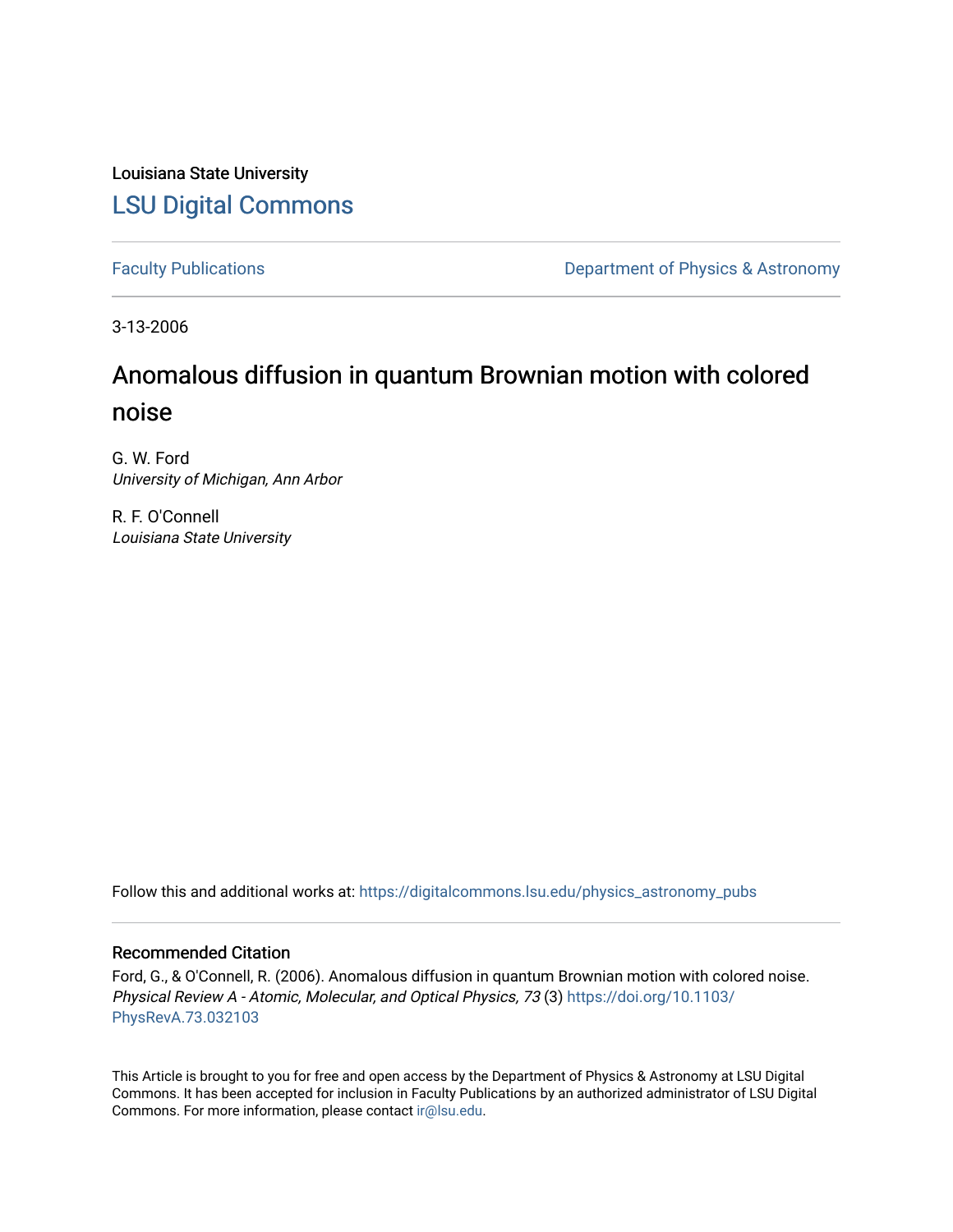# arXiv:quant-ph/0603240v1 26 Mar 2006 [arXiv:quant-ph/0603240v1 26 Mar 2006](http://arxiv.org/abs/quant-ph/0603240v1)

# Anomalous diffusion in quantum Brownian motion with colored noise.

G. W. Ford

Department of Physics, University of Michigan,. Ann Arbor, MI 48109-1120

R. F. O'Connell<sup>\*</sup>

Department of Physics and Astronomy, Louisiana State University, Baton Rouge, LA 70803-4001 (Dated: July 29, 2018)

# Abstract

Anomalous diffusion is discussed in the context of quantum Brownian motion with colored noise. It is shown that earlier results follow simply and directly from the fluctuation-dissipation theorem. The limits on the long-time dependence of anomalous diffusion are shown to be a consequence of the second law of thermodynamics. The special case of an electron interacting with the radiation field is discussed in detail. We apply our results to wave-packet spreading.

PACS: 05.30.-d, 05.40.-a, 05.40.Jc

<sup>∗</sup> E-mail: oconnell@phys.lsu.edu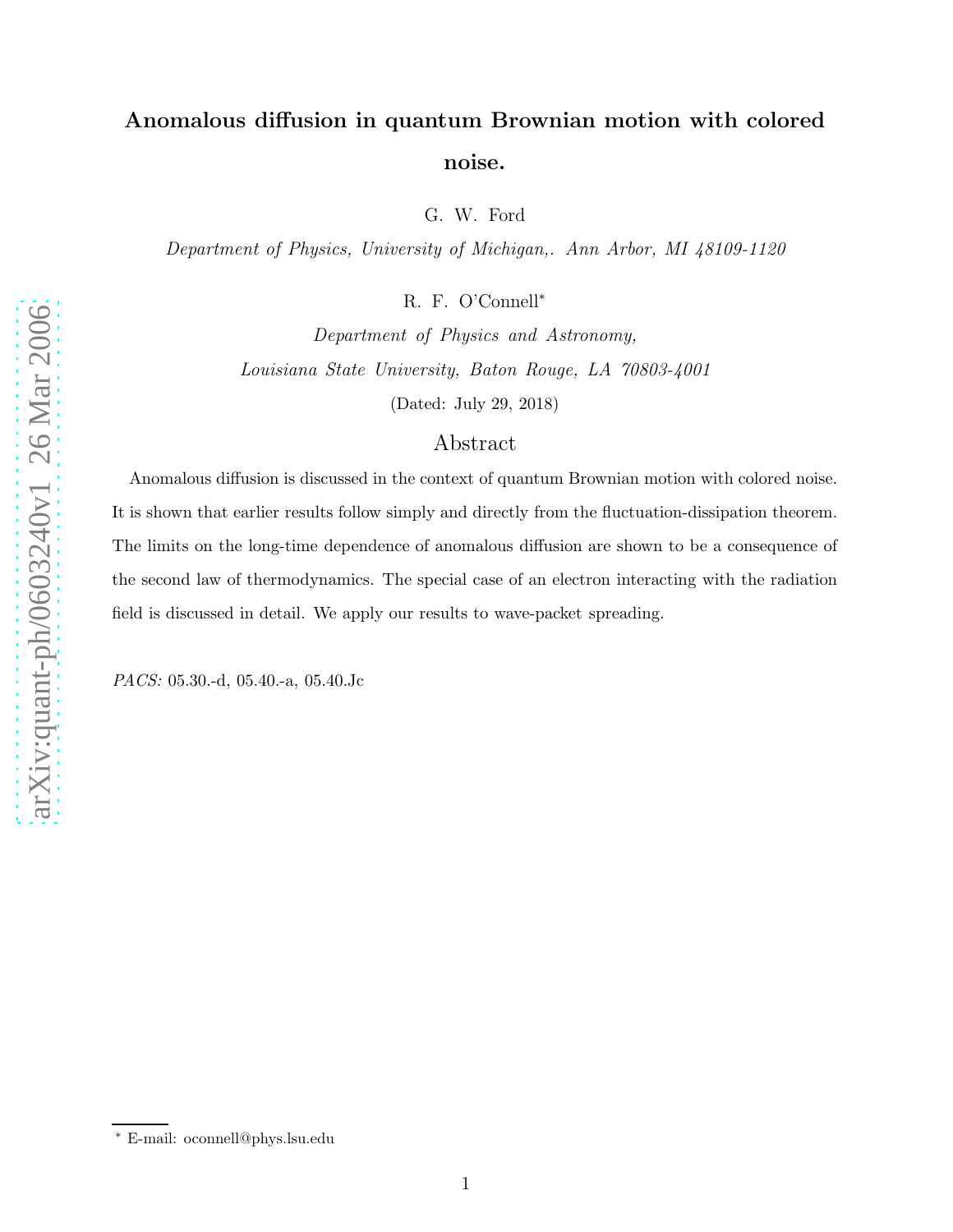### I. INTRODUCTION

There has been a recurrence of interest in the phenomenon of anomalous diffusion. We refer to a sampling of the literature [\[1](#page-12-0), [2](#page-12-1), [3,](#page-12-2) [4](#page-12-3), [5,](#page-13-0) [6,](#page-13-1) [7](#page-13-2), [8\]](#page-13-3). There have also appeared in the literature a variety of explanations for such behavior. In particular, Tsallis and others [\[4](#page-12-3)] have proposed that conventional Gibbs-Boltzmann statistics be generalized by extending the definition of entropy. On the other hand, it has been shown that an explanation using conventional statistics is possible if one uses a Fokker-Planck equation with either fractional derivatives [\[2\]](#page-12-1) or time-dependent diffusion coefficients [\[7,](#page-13-2) [8](#page-13-3)]. In addition, a study using path integral methods [\[9\]](#page-13-4) showed that anomalous diffusion appears in quantum Brownian motion with colored noise.

Our purpose here is first of all to show that these same results follow directly from the well known exact formula for the correlation function that can be obtained using the fluctuationdissipation theorem. In this section, we present general results which are applicable to an arbitrary heat bath. Then, in Secs. II to IV, we apply these results to the Ohmic heat bath, colored noise and a radiation heat bath (QED), respectively. In particularly, we note that the second law of thermodynamics places limits on the asymptotic behaviour. The physically realizable example of a charged particle coupled to the radiation field is given particular attention. In Sec. V, we apply our results to the spreading of a wave packet. Of special interest is the fact that the results in the QED case involve the bare mass. Finally, in Sec. VI, we present our conclusions.

Diffusion of a Brownian particle is characterized by the long time behavior of the mean square displacement, which for motion during time  $t$  is defined to be

<span id="page-2-0"></span>
$$
s(t) = \langle [x(t) - x(0)]^2 \rangle.
$$
\n(1.1)

Normal diffusion corresponds to a linear time-dependence for long times, with the diffusion constant given by  $D=\frac{1}{2}$  $\frac{1}{2}$  lim<sub>t→∞</sub>  $\dot{s}(t)$ . Anomalous diffusion is characterized by a deviation from this linear time dependence of the form

$$
s(t) \sim t^{1+\gamma}, \qquad -1 < \gamma < 1,\tag{1.2}
$$

with  $\gamma = 0$  being the case of normal diffusion. Our discussion will be based on the familiar formula for the correlation function, obtained using the fluctuation-dissipation theorem [\[10,](#page-13-5)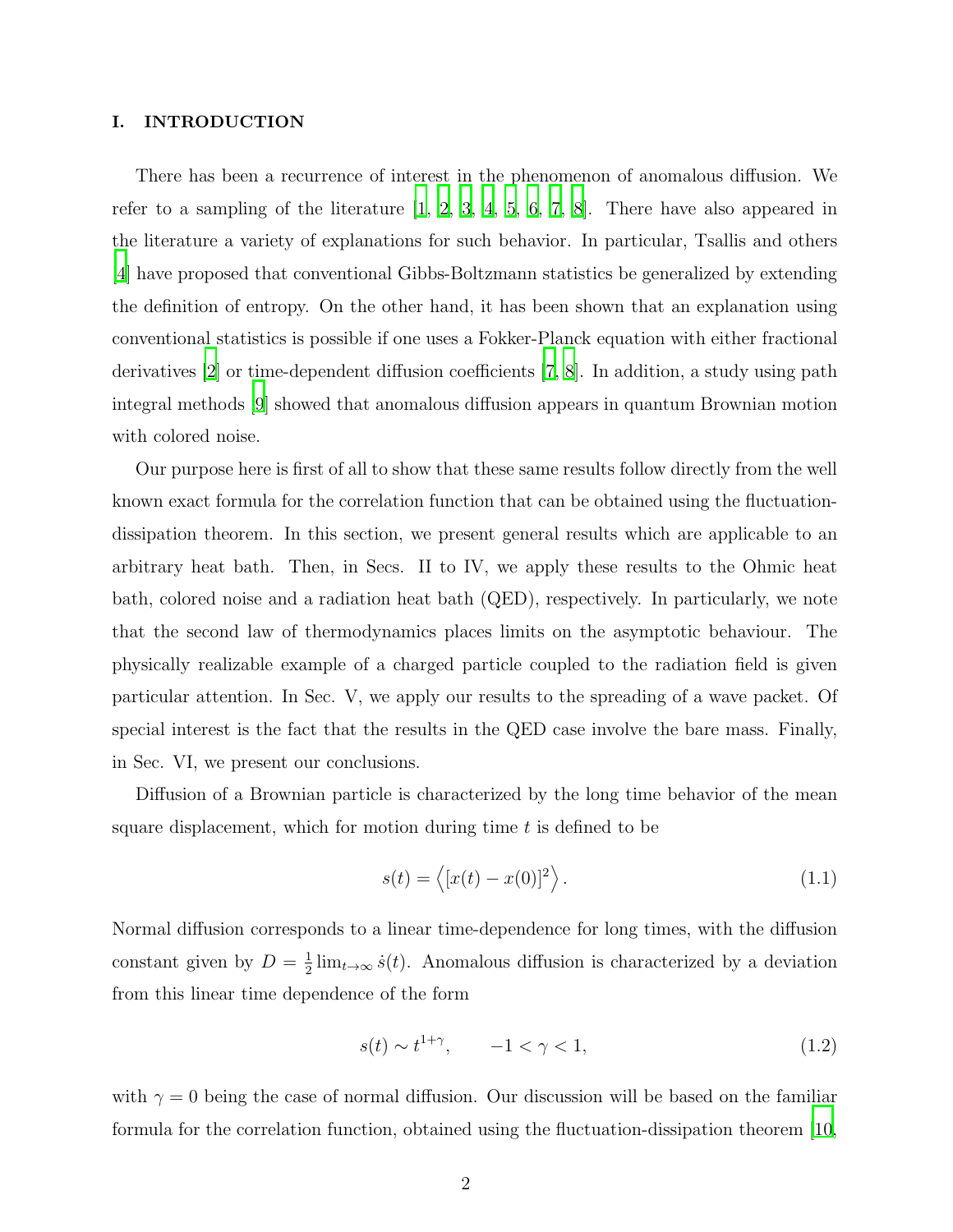<span id="page-3-0"></span>[11\]](#page-13-6)

<span id="page-3-4"></span>
$$
\frac{1}{2} \langle x(t)x(0) + x(0)x(t) \rangle = \frac{\hbar}{\pi} \int_0^\infty d\omega \text{Im}\{\alpha(\omega + i0^+)\} \coth \frac{\hbar \omega}{2kT} \cos \omega t.
$$
 (1.3)

Here  $\alpha$  is the generalized susceptibility, which for a Brownian particle of mass m is of the form

$$
\alpha(z) = \frac{1}{-mz^2 - iz\tilde{\mu}(z)},\tag{1.4}
$$

where  $\tilde{\mu}(z)$  is the Fourier transform of the memory function. For our purposes all we need know about  $\tilde{\mu}(z)$  is that, as a consequence of the second law of thermodynamics, it must be what is termed a positive real function [\[12\]](#page-13-7). That is,  $\tilde{\mu}(z)$  must be analytic with positive real part everywhere in the upper half plane and, in addition, its boundary value on the real axis, which in general may be a distribution, must satisfy the reality condition,

$$
Re{\tilde{\mu}(-\omega+i0^+) } = Re{\tilde{\mu}(\omega+i0^+ ) } \ge 0.
$$
 (1.5)

Using the expression [\(1.3\)](#page-3-0) for the correlation function, the mean square displacement can be written

$$
s(t) = \frac{2\hbar}{\pi} \int_0^\infty d\omega \text{Im}\{\alpha(\omega + i0^+)\} \coth \frac{\hbar \omega}{2kT} (1 - \cos \omega t). \tag{1.6}
$$

<span id="page-3-1"></span>It is convenient to consider instead of s its time derivative

$$
\dot{s}(t) = \frac{2\hbar}{\pi} \int_0^\infty d\omega \text{Im}\{\alpha(\omega + i0^+)\}\omega \coth\frac{\hbar\omega}{2kT} \sin\omega t.
$$
 (1.7)

It should be clear from this formula that the *long time* behavior follows from the *low fre*quency behavior of the integrand. We now show how this works for the most general case.

### II. OHMIC CASE.

Consider first the Ohmic case, where  $\tilde{\mu}(z) = \zeta$ , a constant. Then

$$
\alpha(\omega + i0^{+}) = \frac{1}{-m\omega^{2} - i\zeta\omega},\tag{2.1}
$$

<span id="page-3-2"></span>and [\(1.7\)](#page-3-1) becomes

<span id="page-3-3"></span>
$$
\dot{s}(t) = \frac{2\hbar}{\pi} \int_0^\infty d\omega \frac{\zeta}{m^2 \omega^2 + \zeta^2} \coth \frac{\hbar \omega}{2kT} \sin \omega t.
$$
 (2.2)

The long time behavior is obtained by expanding the part of the integrand other than the  $\sin \omega t$  function in powers of  $\omega$ . That is,

$$
\dot{s}(t) \sim \frac{4k}{\pi \zeta} \int_0^\infty d\omega \frac{\sin \omega t}{\omega} = \frac{2k}{\zeta}.
$$
\n(2.3)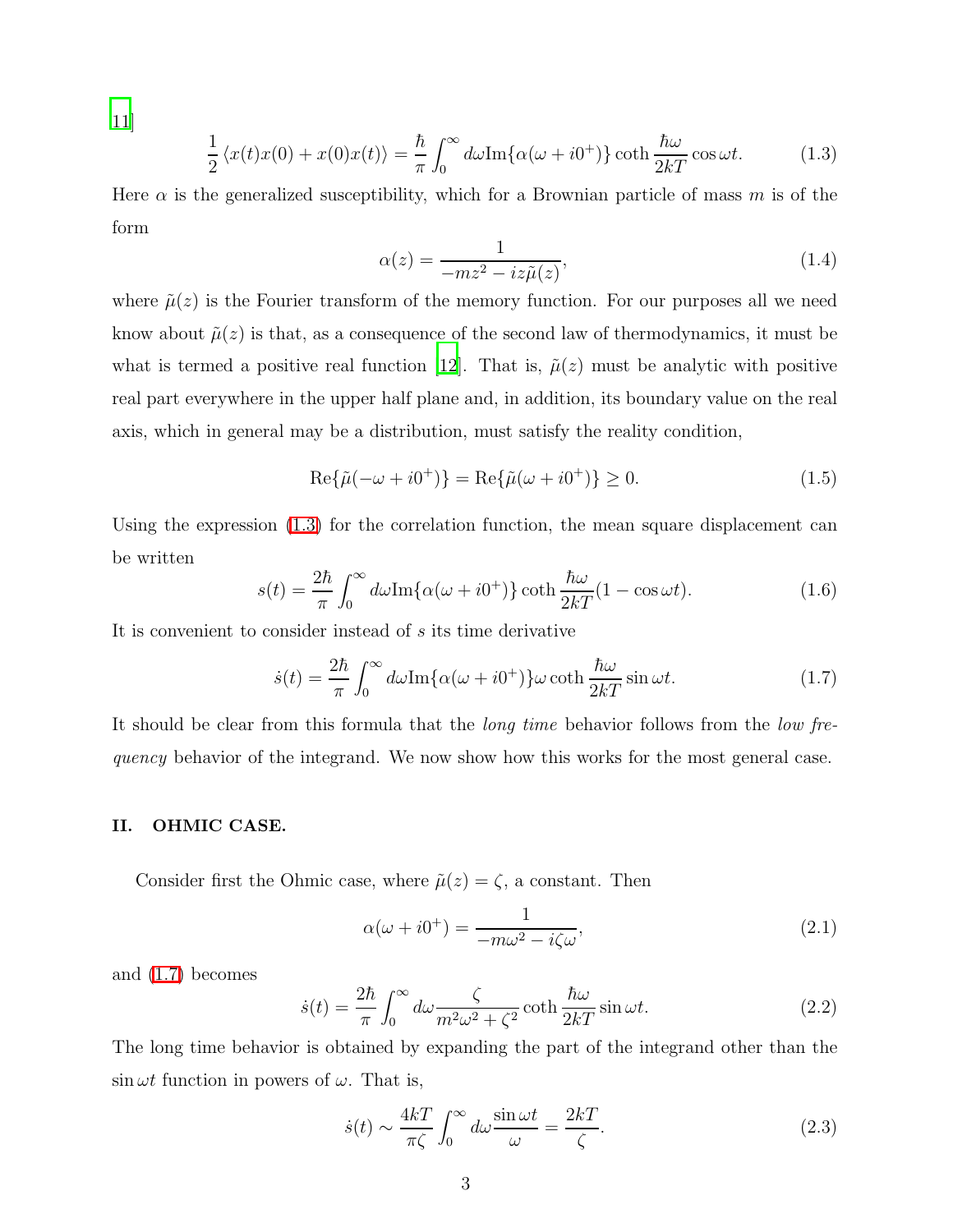Thus  $\dot{s}$  is a constant and the mean square displacement is linear in time. This is the case of so-called normal diffusion.

The case of zero temperature requires that in [\(2.2\)](#page-3-2) we set coth  $\frac{\hbar\omega}{2kT} \to 1$  first and then expand in powers of  $\omega$ , to obtain

$$
\dot{s}(t) \sim \frac{2\hbar}{\pi\zeta} \int_0^\infty d\omega \sin \omega t = \frac{2\hbar}{\pi\zeta t}.
$$
\n(2.4)

Note that this is a quantum result, vanishing in the limit  $\hbar \to 0$ , while the finite temperature result [\(2.3\)](#page-3-3) is classical. This is a general feature: diffusion (normal or anomalous) is classical at finite temperature, quantum at zero temperature. The fact that zero-temperature diffusion involves one power of t less than for finite temperature is also general.

It will be of some interest to exhibit the exact zero-temperature result, which takes the form

$$
\dot{s}(t) = \frac{2\hbar}{\pi\zeta t} V(\frac{\zeta t}{m}),\tag{2.5}
$$

<span id="page-4-3"></span>where [\[13\]](#page-13-8)

<span id="page-4-2"></span>
$$
V(x) = \int_0^\infty du \frac{x^2 \sin(u)}{x^2 + u^2} = \frac{x}{2} [e^{-x} \bar{E}i(x) - e^x Ei(-x)].
$$
 (2.6)

From its form, it should be clear that the asymptotic form of the mean square displacement at zero temperature is given by

$$
s(t) \sim \frac{2\hbar}{\pi\zeta} (\log \frac{\zeta t}{m} + \gamma_E),\tag{2.7}
$$

where  $\gamma_E = 0.577 \cdots$  is Euler's constant.

## III. COLORED NOISE.

<span id="page-4-1"></span>Consider the case where in the neighborhood of the origin

$$
\tilde{\mu}(z) = mb^{1-\gamma}(-iz)^{\gamma}, \qquad -1 < \gamma < 1,
$$
\n(3.1)

<span id="page-4-0"></span>where  $b$  is a constant with the dimensions of frequency. It is easy to verify that this is a positive real function if and only if  $\gamma$  is within the indicated range (we choose the branch with  $-\pi < \arg(z) < \pi$ ). With this, we see that [\(1.7\)](#page-3-1) becomes

$$
\dot{s}(t) = \frac{2\hbar}{\pi} \int_0^\infty d\omega \frac{\cos(\frac{\pi}{2}\gamma) \coth\frac{\hbar\omega}{2kT}}{m\omega[(\frac{\omega}{b})^{1-\gamma} + (\frac{b}{\omega})^{1-\gamma} + 2\sin(\frac{\pi}{2}\gamma)]} \sin \omega t.
$$
 (3.2)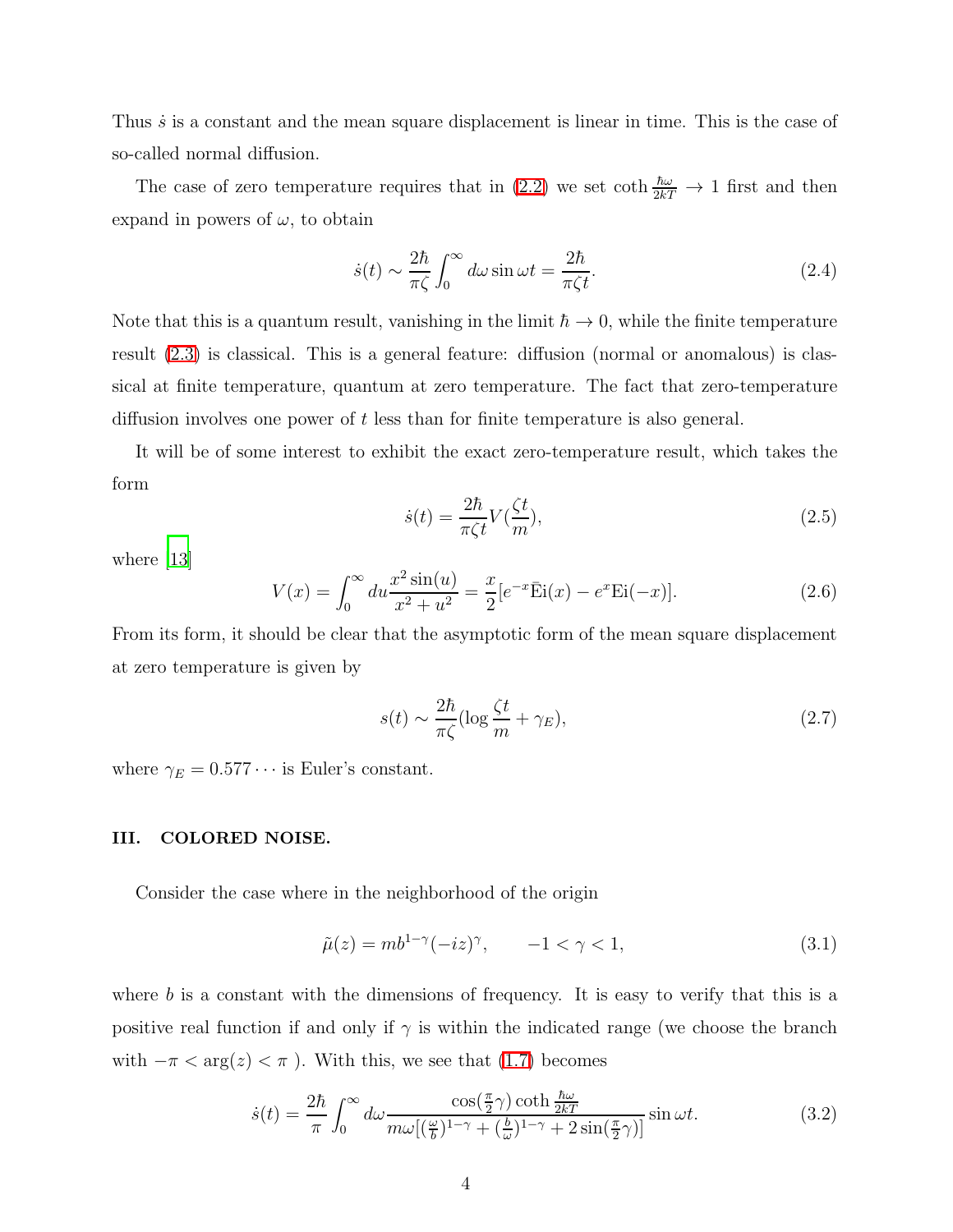Expanding the integrand for small  $\omega$ , we find for large t,

$$
\dot{s}(t) \sim \frac{4kT \cos(\frac{\pi}{2}\gamma)}{\pi m b^{1-\gamma}} \int_0^\infty d\omega \frac{\sin \omega t}{\omega^{\gamma+1}}.
$$
\n(3.3)

Since

<span id="page-5-0"></span>
$$
\int_0^\infty dx \frac{\sin x}{x^{\gamma+1}} = \frac{\pi}{2\Gamma(1+\gamma)\cos(\frac{\pi}{2}\gamma)},\tag{3.4}
$$

we have the result

$$
\dot{s}(t) \sim \frac{2kT}{mb^{1-\gamma}\Gamma(1+\gamma)}t^{\gamma}.\tag{3.5}
$$

Thus, we see that colored noise corresponds to anomalous diffusion. In addition we see that there is a physical reason for the restricted range of  $\gamma$ : it is a consequence of the second law of thermodynamics.

<span id="page-5-1"></span>The case of zero temperature follows in the same way as in the Ohmic case. Setting coth  $\frac{\hbar\omega}{2kT} \to 1$  and expanding in powers of  $\omega$ , [\(3.2\)](#page-4-0) becomes

$$
\dot{s}(t) \sim \frac{2\hbar \cos(\frac{\pi}{2}\gamma)}{\pi m b^{1-\gamma}} \int_0^\infty d\omega \frac{\sin \omega t}{\omega^\gamma} = \frac{\hbar \cot(\gamma \frac{\pi}{2})}{\Gamma(\gamma) m b^{1-\gamma}} t^{\gamma-1}.
$$
\n(3.6)

Note that the case  $\gamma = 0$  is not singular  $(\lim_{\gamma \to 0} \cot(\frac{\pi}{2}\gamma)/\Gamma(\gamma) = 2/\pi)$ . Note also that this zero-temperature result involves one power of  $t$  less than the finite temperature result  $(3.5)$ .

The extremes of the range of  $\gamma$ ,  $\gamma = \pm 1$ , require special attention. The case  $\gamma = -1$ corresponds to a generalized susceptibility of the form

$$
\alpha(z) = \frac{1}{-mz^2 + mb^2}.\tag{3.7}
$$

This form corresponds to a free oscillator with force constant  $K = mb^2$ . That is,  $\gamma = -1$ corresponds to a harmonically bound particle. For this case one can obtain from [\(1.7\)](#page-3-1) the exact result

$$
\dot{s}(t) = \frac{\hbar}{m} \coth \frac{\hbar b}{2kT} \sin bt. \tag{3.8}
$$

Thus, with  $\gamma = -1$  the particle is bound and there is no diffusion. This is consistent with [\(3.5\)](#page-5-0), for which the multiplier vanishes for  $\gamma = -1$ .

The case  $\gamma = +1$  in [\(3.1\)](#page-4-1) clearly corresponds to a shift in the particle mass, with no dissipation. In the absence of dissipation, it should be obvious that at finite temperature the mean square displacement should grow with the square of the time, consistent with [\(3.5\)](#page-5-0) for this case. There is, however, a non-trivial example for which dissipation is present and the mean square displacement at finite temperature nevertheless grows as the square of the time. This is the quantum electrodynamic (QED) case, which we discuss next.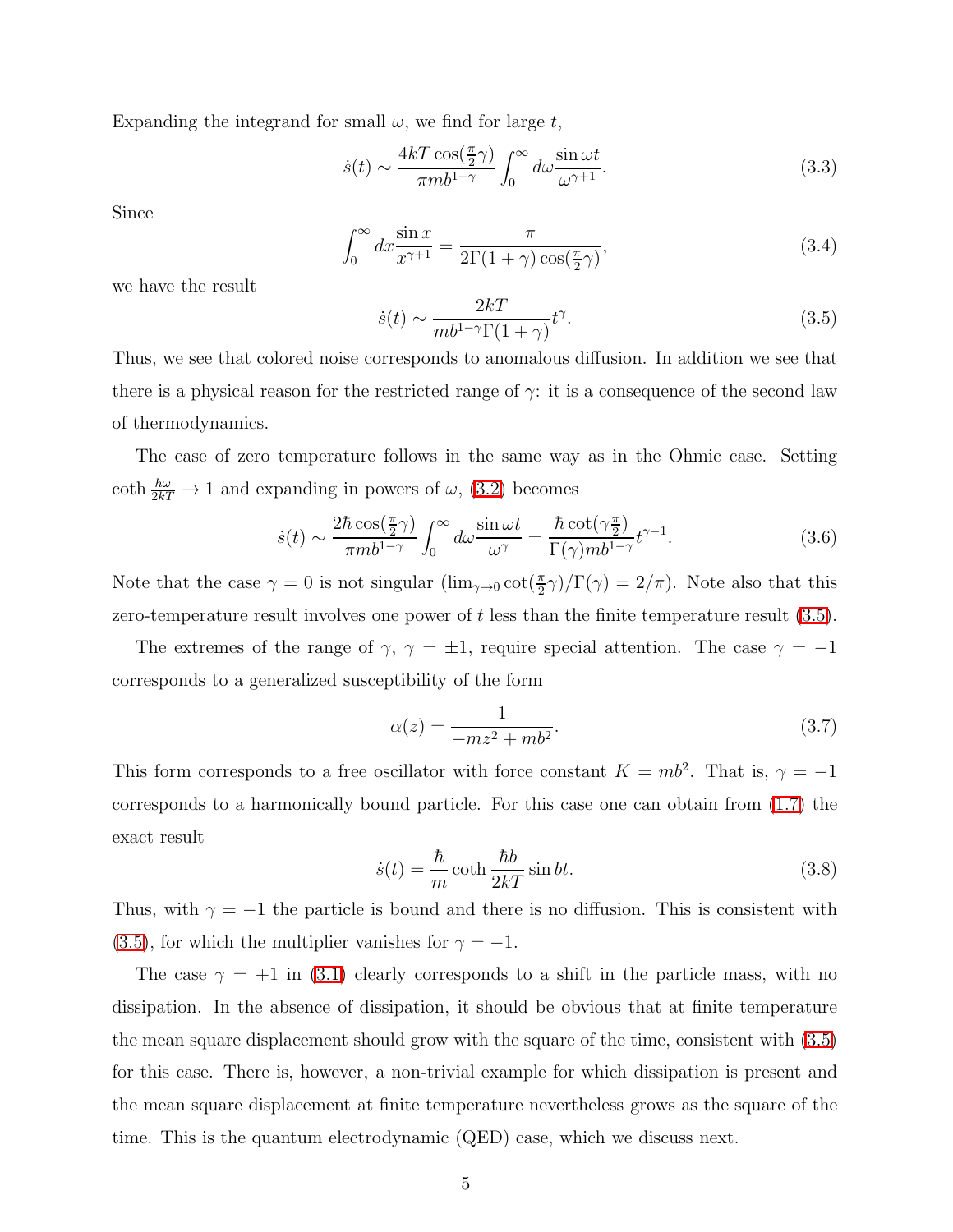### IV. QED CASE.

In the case of a nonrelativistic electron coupled to the radiation field, the Fourier transform of the memory function in QED can be written in the form: [\[14](#page-13-9), [15\]](#page-13-10)

$$
\tilde{\mu}(z) = \frac{2e^2}{3c^3} \frac{z\Omega^2}{z + i\Omega},\tag{4.1}
$$

where  $\Omega$  is a large cut-off frequency, related to the electron form-factor. With this, the form [\(1.4\)](#page-3-4) for the generalized susceptibility for a free particle becomes

$$
\alpha(z) = \frac{z + i\Omega}{-mz^3 - iM\Omega z^2},\tag{4.2}
$$

where  $m$  is the bare mass and

$$
M = m + \frac{2e^2\Omega}{3c^3} \tag{4.3}
$$

is the renormalized (physical) mass. We can use m as a parameter in place of  $\Omega$ , writing

$$
\Omega = \frac{M - m}{M \tau_e}, \qquad 0 \le m \le M,\tag{4.4}
$$

where

$$
\tau_e = \frac{2e^2}{3Mc^3} \approx 6.25 \times 10^{-24} \text{s.}
$$
\n(4.5)

With this, we can write the generalized susceptibility in the form

<span id="page-6-0"></span>
$$
\alpha(z) = \frac{M - m - iMz\tau_e}{-Mz^2(M - m - imz\tau_e)}.\tag{4.6}
$$

Note that with this, m can be viewed as a measure of the strength of coupling, with  $0 \leq$  $m \leq M$ . The limit  $m = M$  corresponds to no interaction (i.e., free particle) and the limit  $m = 0$  corresponds maximal coupling, where the cut-off has its largest value consistent with causality ( $\Omega = \tau_e^{-1}$ ).

We can rearrange the form [\(4.6\)](#page-6-0) to write

$$
\alpha(z) = -\frac{1}{Mz^2} + \frac{(M-m)\tau_e}{-iMz(M-m-imz\tau_e)}.
$$
\n(4.7)

<span id="page-6-2"></span>Then we see that

Im
$$
\{\alpha(\omega + i0^{+})\}
$$
 =  $-\frac{\pi}{M}\delta'(\omega) + \frac{(M-m)^{2}\tau_{e}}{M\omega[(M-m)^{2} + (m\omega\tau_{e})^{2}]}$ , (4.8)

<span id="page-6-1"></span>where  $\delta'$  is the derivative of the delta-function. With this, the expression [\(1.7\)](#page-3-1) for  $\dot{s}$  becomes

$$
\dot{s}(t) = \frac{2kT}{M}t + \frac{2\hbar\tau_e}{\pi M} \int_0^\infty d\omega \frac{(M-m)^2}{(M-m)^2 + (m\omega\tau_e)^2} \coth\frac{\hbar\omega}{2kT}\sin\omega t.
$$
 (4.9)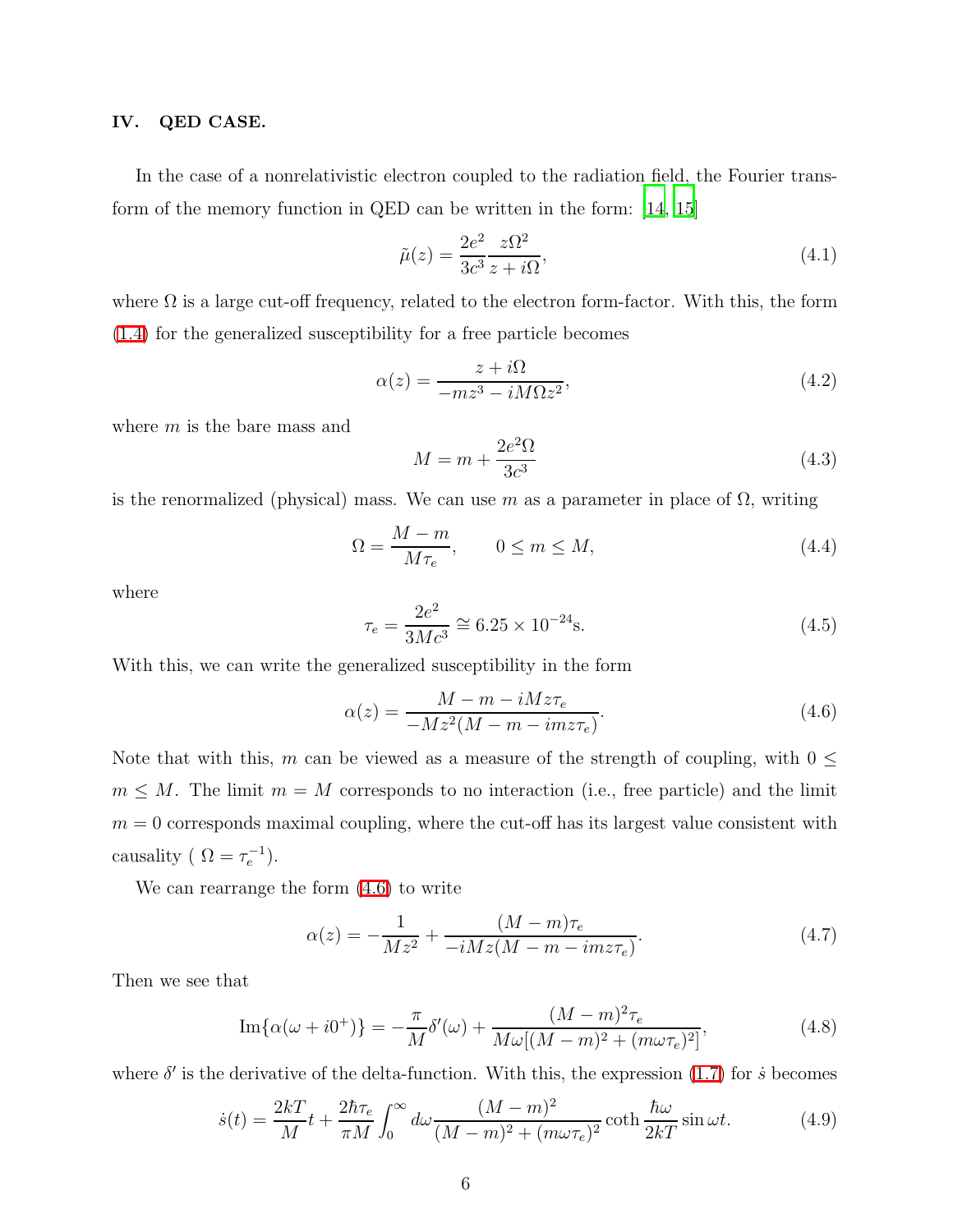### A. Free particle.

Consider first the case of a free particle, with no interaction with the radiation field. In this case only the first term in the expression [\(4.9\)](#page-6-1) survives, and we have the result,

<span id="page-7-0"></span>
$$
s(t) = \frac{kT}{M}t^2, \qquad \text{free particle}, \tag{4.10}
$$

valid for all times. This result follows from equipartition  $\left\langle \frac{1}{2}Mv^2 \right\rangle = \frac{1}{2}$  $\frac{1}{2}kT$ ) which for a free particle is equally true in classical and quantum mechanics. Note that this is an exact result: for a free particle at zero temperature  $s(t) = 0$  for all time.

### B. Maximal coupling.

<span id="page-7-1"></span>Next consider the case of maximal coupling, where  $m = 0$ . In this case we find the exact closed form result[\[13\]](#page-13-8),

$$
\dot{s}(t) = \frac{2kT}{M}t + \frac{2\hbar\tau_e}{\pi M} \int_0^\infty d\omega \coth \frac{\hbar\omega}{2kT} \sin \omega t \n= \frac{2kT}{M}(t + \tau_e \coth \frac{\pi kTt}{\hbar}).
$$
\n(4.11)

Thus, for long time  $\dot{s}$  grows linearly with time. Indeed the mean square displacement for long times is exactly of the form [\(4.10\)](#page-7-0) for a free particle. This is what we should expect since in QED a particle moving with constant velocity feels no force.

At zero temperature, the exact expression [\(4.11\)](#page-7-1) becomes

<span id="page-7-2"></span>
$$
\dot{s}(t) = \frac{2\hbar\tau_e}{\pi M} \frac{1}{t}.\tag{4.12}
$$

Note that for long times this result is an exception to the general rule that for colored noise the long time dependence at zero temperature involves one power of  $t$  less than at finite temperature. Here the difference is two powers of  $t$ . This phenomenon is already signalled in the general expression [\(3.6\)](#page-5-1) for colored noise at zero temperature, where the multiplier vanishes for  $\gamma = 1$ .

We note that at short times the exact expression  $(4.11)$  diverges like  $t^{-1}$ . This should be puzzling, since by it's very definition  $(1.1)$   $s(0) = 0$ . This divergence is a quantum phenomenon, arising from the mass renormalization. In order to understand this, we consider next the general expression [\(4.9\)](#page-6-1) at zero temperature.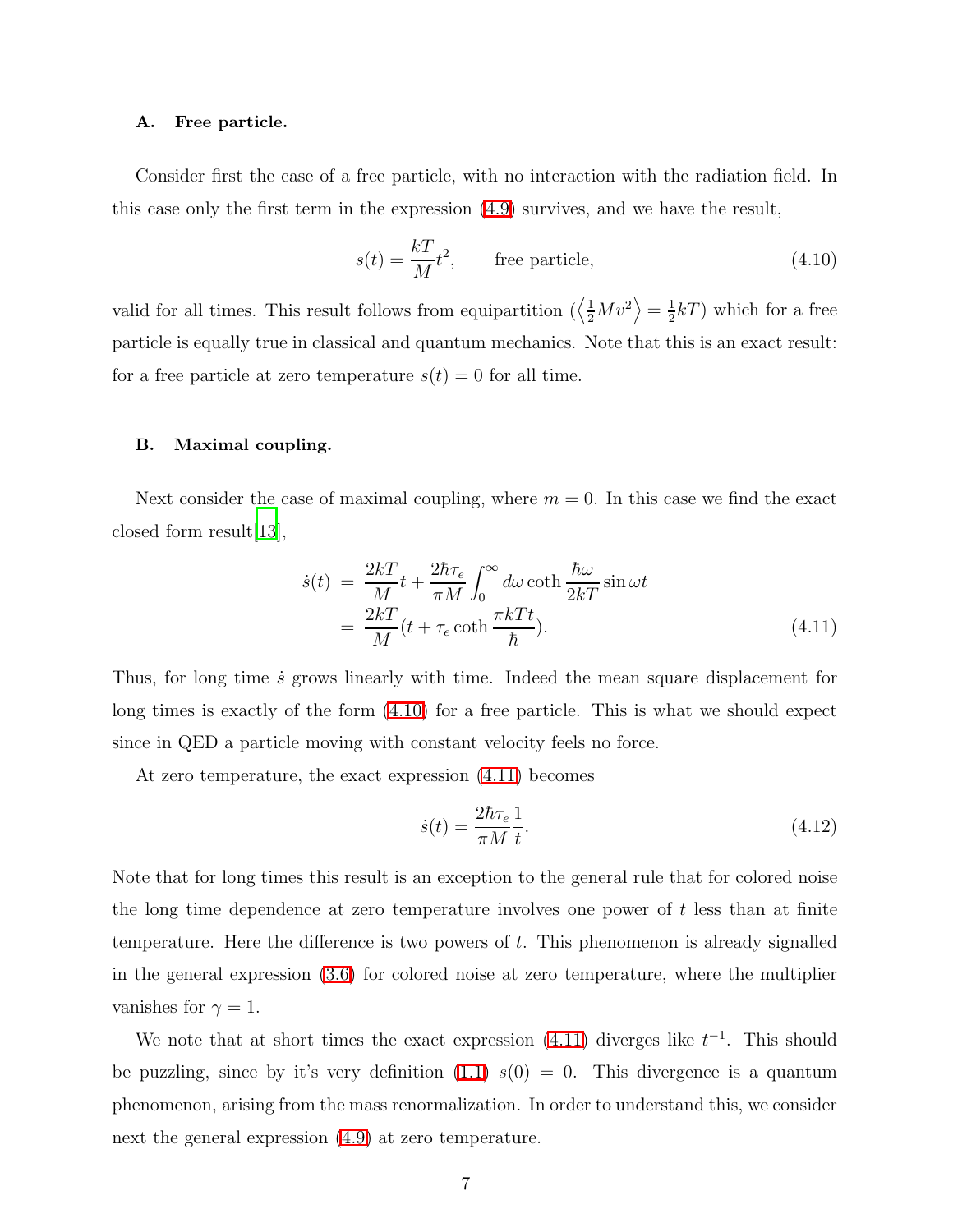### C. General case at zero temperature.

In the limit of zero temperature, the general expression [\(4.9\)](#page-6-1) becomes

$$
\dot{s}(t) = \frac{2\hbar\tau_e}{\pi M} \int_0^\infty d\omega \frac{(M-m)^2}{(M-m)^2 + (m\omega\tau_e)^2} \sin \omega t.
$$
\n(4.13)

For long times this vanishes like  $t^{-1}$  (at zero temperature the particle is at rest). For very short times, of order  $m\tau_e/M$ , this increases rapidly from zero to a large value, after which it falls to zero again like  $t^{-1}$ . In fact, this integral is exactly that appearing in the corresponding Ohmic case [\(2.5\)](#page-4-2). We can therefore write

<span id="page-8-0"></span>
$$
\dot{s}(t) = \frac{2\hbar\tau_e}{\pi Mt} V(\frac{(M-m)t}{m\tau_e}),\tag{4.14}
$$

where  $V(x)$  is given by [\(2.6\)](#page-4-3). This is an example in which the bare mass appears for extremely short times (i.e., extremely high frequencies) Another example is the canonical commutation rule [\[16\]](#page-13-11). Clearly, in the limit  $m \to 0$ , [\(4.14\)](#page-8-0) becomes exactly of the form [\(4.12\)](#page-7-2), but now with  $\frac{1}{t}$  interpreted as the principal value. As in the Ohmic case, in order to integrate to find the asymptotic form of the mean square displacement we need to know the behavior at small  $t$ . With the result  $(4.14)$  we see that

<span id="page-8-2"></span>
$$
s(t) \sim \frac{2\hbar\tau_e}{\pi M} \log \frac{(M-m)t}{m\tau_e} + \gamma_E.
$$
\n(4.15)

Thus, we see that the bare mass appears even in the long time behavior of  $s(t)$ . We shall have more to say about this in our discussion of wave packet spreading.

### V. SPREADING OF A WAVE PACKET.

As a somewhat different application of these results, we consider the spreading of a Gaussian wave packet. The situation is as follows. At time  $t_1$  the Brownian particle, which before the measurement is in equilibrium at temperature  $T$ , is measured (i.e., detected) with a Gaussian instrument of width  $\sigma_1$  and centered at  $x_1$ . Then at a later time  $t_2$  a second measurement is made, again with a Gaussian instrument but now with width  $\sigma_2$  and centered at  $x_2$ . Let  $W(1, 2)dx_1dx_2$  be the probability that the first measurement finds the particle in range  $dx_1$  about  $x_1$  and that the second measurement finds the particle in range  $dx_2$  about  $x_2$ . The mean square width of the wave packet at time  $t_2$  is then given by

<span id="page-8-1"></span>
$$
w^{2}(t_{2}-t_{2}) \equiv \int_{-\infty}^{\infty} dx_{1} \int_{-\infty}^{\infty} dx_{2} W(1, 2)(x_{1}-x_{2})^{2}.
$$
 (5.1)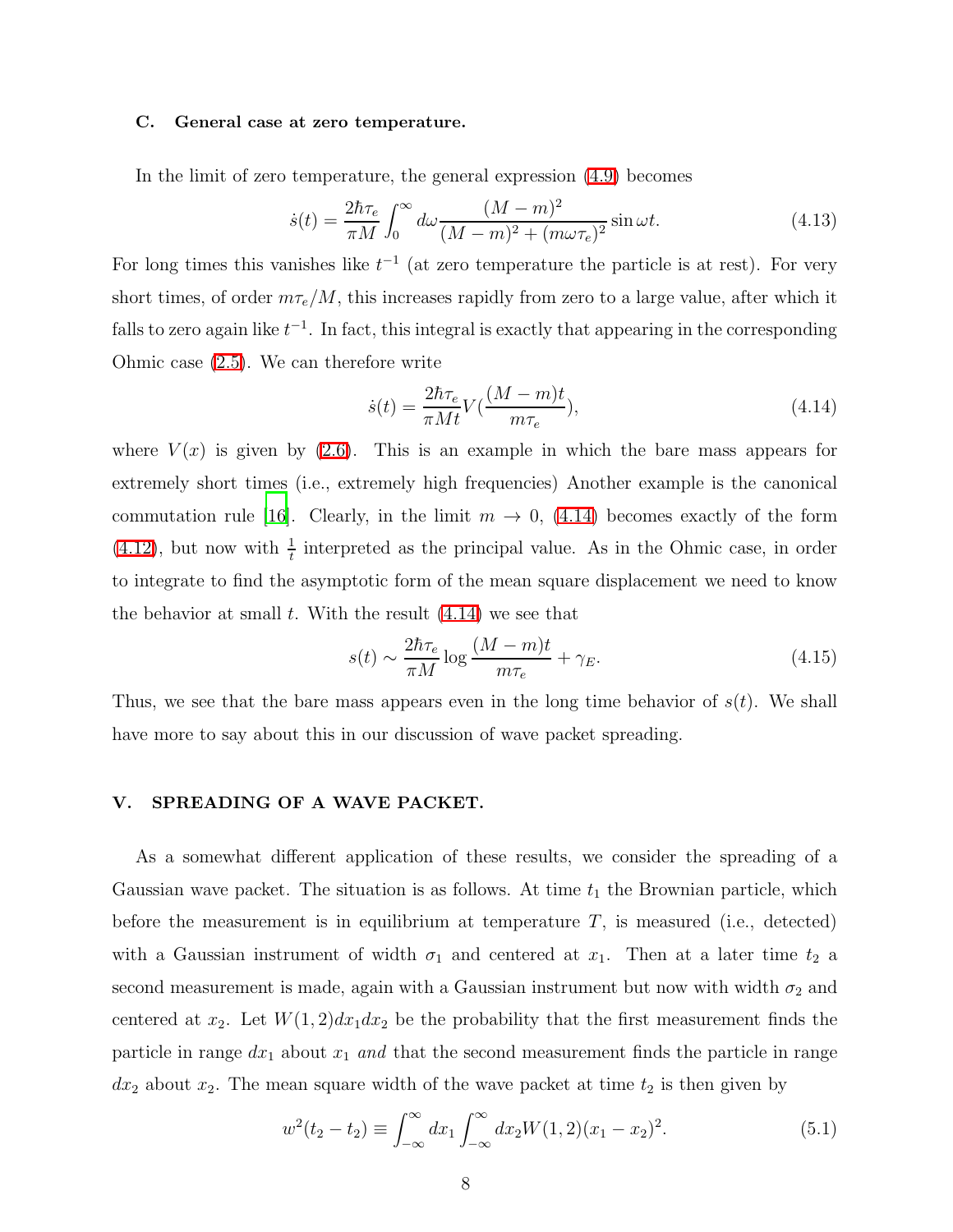Here we must be sure to distinguish this expectation from that in  $(1.1)$ ; here  $x_1$  and  $x_2$  are instrumental parameters (i.e., c-numbers) not quantum mechanical operators. One could well argue that for a quantum particle this wave packet width  $w^2$  is a better measure of anomalous diffusion than the mean square displacement s. The picture, to repeat, is the following. An initial wave packet of width  $\sigma_1$  is formed at time  $t_1$ . In the course of time this wave packet will spread. It's center will not move since the mean velocity is zero. At a later time  $t_2$  the mean square width, including the width  $\sigma_2$  of the second instrument, is given by [\(5.1\)](#page-8-1).

Now, for quantum Brownian motion an exact expression for  $W(1, 2)$  can be obtained [\[17\]](#page-13-12),

$$
W(1,2) = \frac{1}{2\pi\sigma\tau\sqrt{1-\rho^2}} \exp\{-\frac{1}{2(1-\rho^2)}(\frac{x_1^2}{\sigma^2} - 2\frac{\rho x_1 x_2}{\sigma\tau} + \frac{x_2^2}{\tau^2})\},\tag{5.2}
$$

where (note a misprint in Eq.  $7.18$  of  $|17|$ )

$$
\sigma^{2} = \sigma_{1}^{2} + \langle x(t_{1})^{2} \rangle
$$
  
\n
$$
\tau^{2} = \sigma_{2}^{2} + \langle x(t_{1})^{2} \rangle - \frac{[x(t_{1}), x(t_{2})]^{2}}{4\sigma_{1}^{2}},
$$
  
\n
$$
\sigma\tau\rho = \frac{1}{2} \langle x(t_{1})x(t_{2}) + x(t_{2})x(t_{1}) \rangle.
$$
\n(5.3)

<span id="page-9-0"></span>With this, we find that [\(5.1\)](#page-8-1) becomes [\[18\]](#page-13-13)

$$
w^{2}(t_{2}-t_{1}) = s(t_{2}-t_{1}) + \sigma_{1}^{2} - \frac{[x(t_{1}), x(t_{2})]^{2}}{4\sigma_{1}^{2}} + \sigma_{2}^{2}.
$$
\n(5.4)

Thus, the mean square width of the wave packet is a sum of four terms. The first is the mean square displacement [\(1.1\)](#page-2-0). The second and third terms involve the finite width of the initial wave packet, with the third term clearly arising from the uncertainty principle. Finally, the last term is the mean square width of the second instrument. Clearly, this final width can be taken to be zero, but not the initial width.

<span id="page-9-1"></span>For quantum Brownian motion, the commutator is a c-number given by [\[12](#page-13-7)]

$$
[x(t_1), x(t_2)] = \frac{2i\hbar}{\pi} \int_0^\infty d\omega \text{Im}\{\alpha(\omega + i0^+)\}\sin \omega(t_2 - t_1).
$$
 (5.5)

Note that the commutator is temperature independent. We now consider a number of cases.

### A. Colored noise

For long times, using the method described above, we find for colored noise,

$$
[x(t_1), x(t_2)] \sim \frac{i\hbar}{mb^{1-\gamma}\Gamma(1+\gamma)}t^{\gamma},\tag{5.6}
$$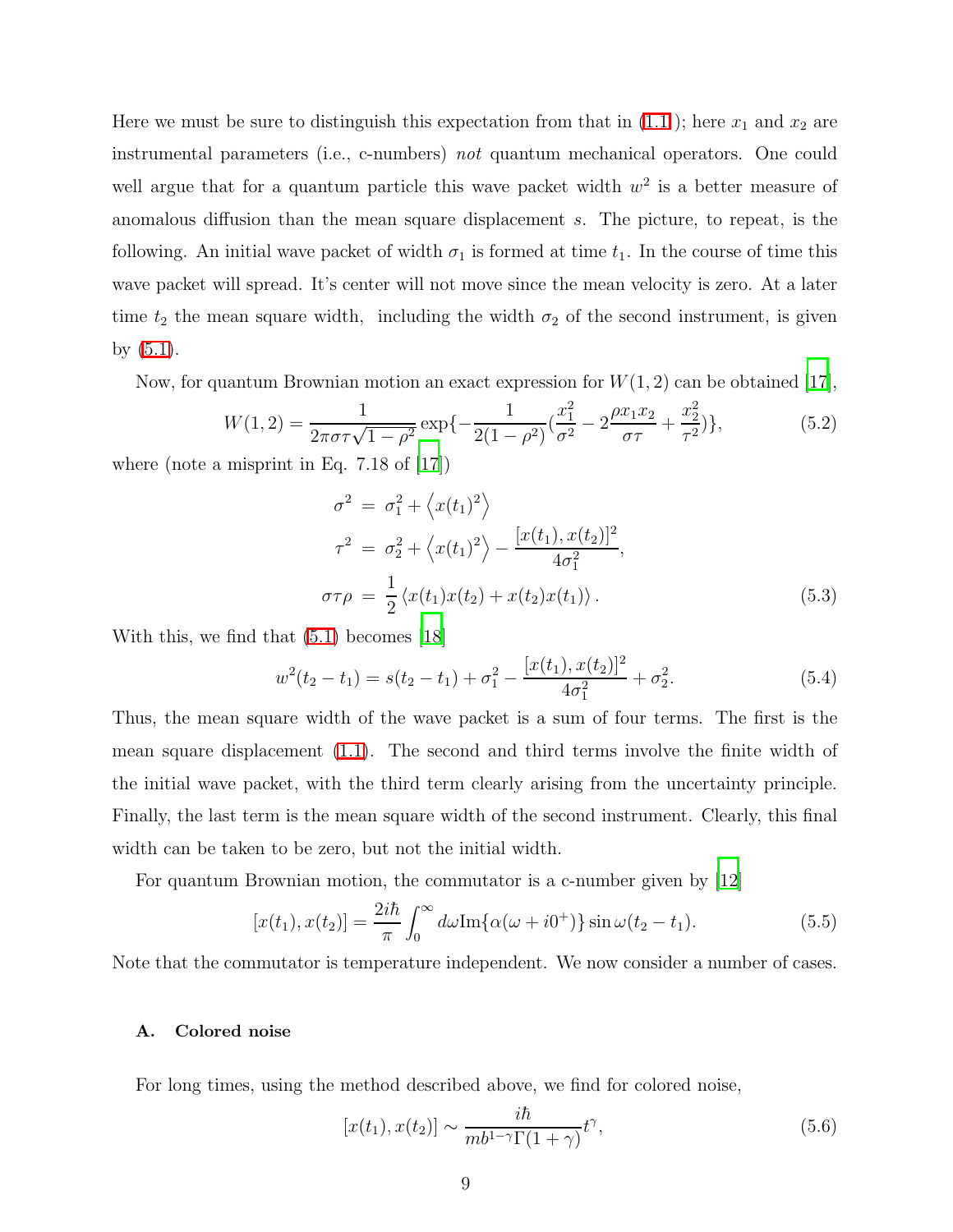where to save writing we have written  $t = t_2 - t_1$ . At finite temperature, using this result for the commutator and the corresponding result [\(3.5\)](#page-5-0) for the mean square displacement, we see that for  $-1 < \gamma < 1$  and for sufficiently long times the term  $s(t_2 - t_1)$  dominates in [\(5.4\)](#page-9-0). Thus at finite temperature, the long time behavior for colored noise is the same, whether measured by the mean square displacement  $(1.1)$  or by the wave packet width  $(5.1)$ , and always classical.

On the other hand, at zero temperature, using the result [\(3.6\)](#page-5-1) we see that the general expression [\(5.4\)](#page-9-0) becomes

$$
w^{2}(t) \sim \frac{\hbar \cot(\gamma \frac{\pi}{2})}{\Gamma(1+\gamma)mb^{1-\gamma}} t^{\gamma}
$$

$$
+\sigma_{1}^{2} + \frac{\hbar^{2}}{4m^{2}\sigma_{1}^{2}b^{2-2\gamma}\Gamma(1+\gamma)^{2}} t^{2\gamma} + \sigma_{2}^{2}.
$$
(5.7)

Here the first term corresponds to  $s(t)$  and we see that for  $-1 < \gamma < 0$  this term still dominates at zero temperature. The Ohmic case  $\gamma = 0$  appears to be singular, but as we noted above this is not a problem. In fact, for the Ohmic case at zero temperature we have

$$
w_{\text{Ohmic}}^2(t) \sim \frac{2\hbar}{\pi\zeta} \log \frac{\zeta t}{m} + \sigma_1^2 + \frac{\hbar^2}{4\sigma_1^2 \zeta^2} + \sigma_2^2. \tag{5.8}
$$

Thus, in the Ohmic case, we see that the first term still dominates. On the other hand, for  $0 < \gamma < 1$ , for sufficiently long times the third term dominates, corresponding to what we might call uncertainty principle spreading.

### B. Free particle

For the free particle, using the expression  $(4.8)$  with  $m = M$ , the expression  $(5.5)$  for the commutator becomes

$$
[x(t_1), x(t_2)] = \frac{i\hbar}{M}(t_2 - t_1).
$$
\n(5.9)

With this and the expression [\(4.10\)](#page-7-0) for the mean square displacement, we see that the general expression [\(5.4\)](#page-9-0) becomes

$$
w_{\text{free}}^2(t) = \frac{kT}{M}t^2 + \sigma_1^2 + \frac{\hbar^2 t^2}{4M^2 \sigma_1^2} + \sigma_2^2.
$$
 (5.10)

First of all, we note that at zero temperature and with  $\sigma_2^2 = 0$  this becomes exactly the formula for wave packet spreading found in textbooks [\[19](#page-13-14)]. For finite temperature the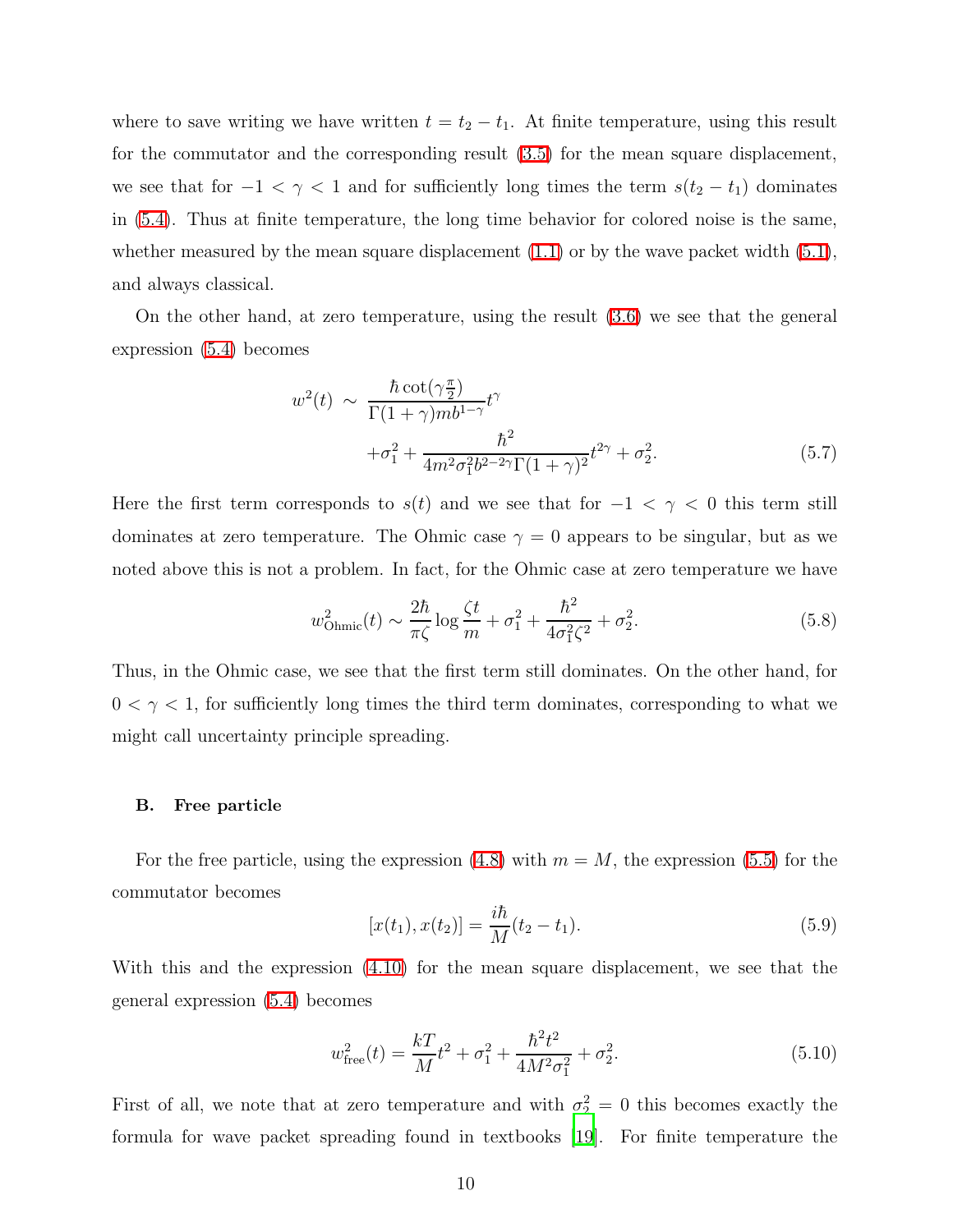first term, the mean square displacement, has the same  $t<sup>2</sup>$  dependence as the third term, the uncertainty principle spreading. The ratio of these two terms is  $\lambda^2/8\pi\sigma_1^2$ , where  $\lambda =$  $\sqrt{2\pi\hbar^2/MkT}$  is the mean thermal de Broglie wavelength. Thus, we see that the spreading will be classical provided that  $\lambda \ll \sigma_1$ .

### C. QED

As in our discussion of colored noise, the case  $\gamma = 1$  requires special consideration and we discuss it in terms of the QED case. For the general form  $(4.8)$  of Im $\{\alpha\}$ , we see that [\(5.5\)](#page-9-1) becomes

$$
[x(t_1), x(t_2)]_{\text{QED}} = \frac{i\hbar}{M} \{t + \frac{2}{\pi} \int_0^\infty d\omega \frac{(M-m)^2 \tau_e \sin \omega t}{\omega [(M-m)^2 + (m\omega \tau_e)^2]} \}.
$$
(5.11)

<span id="page-11-0"></span>The integral appearing here is standard [\[13\]](#page-13-8), and we find

$$
[x(t_1), x(t_2)]_{\text{QED}} = \frac{i\hbar}{M} \{t + \tau_e (1 - e^{-(M-m)t/m\tau_e})\}.
$$
\n(5.12)

Here the exponential is exceedingly small for any time of the order of  $\tau_e$  or longer. It does, however, guarantee that the canonical equal-time commutator,  $[x(t), \dot{x}(t)]_{\text{QED}} = i\hbar/m$ , does involve the bare mass, as it must [\[16\]](#page-13-11).

With this result, it should be clear that for long times the leading behavior of the wave packet width in QED is the same as that for a free particle. There will be lower order corrections, of course, but these are perhaps best discussed in terms of the zero temperature result. At zero temperature, using the results [\(4.15\)](#page-8-2) and [\(5.12\)](#page-11-0) we find

$$
w_{\text{QED}}^2(t) \sim \frac{2\hbar\tau_e}{\pi M} \{ \log \frac{(M-m)t}{m\tau_e} + \gamma_E \} + \sigma_1^2 + \frac{\hbar^2 (t + \tau_e)^2}{4M^2 \sigma_1^2} + \sigma_2^2. \tag{5.13}
$$

### VI. CONCLUSIONS

The first calculation of normal diffusion [equivalent to our equation (2.3)] was carried out by Einstein in his famous explanation [\[20\]](#page-13-15) for the observations of Brown [\[21\]](#page-13-16) on the random motion of pollen grains immersed in a fluid. The term "Brownian motion" is now used in a generic sense to denote random motion and it covers a wide spectrum of phenomena. Einstein's explanation of the original Brownian motion used a diffusion equation but, shortly afterwards, Langevin [\[22\]](#page-13-17) presented an entirely new approach to the subject, based on the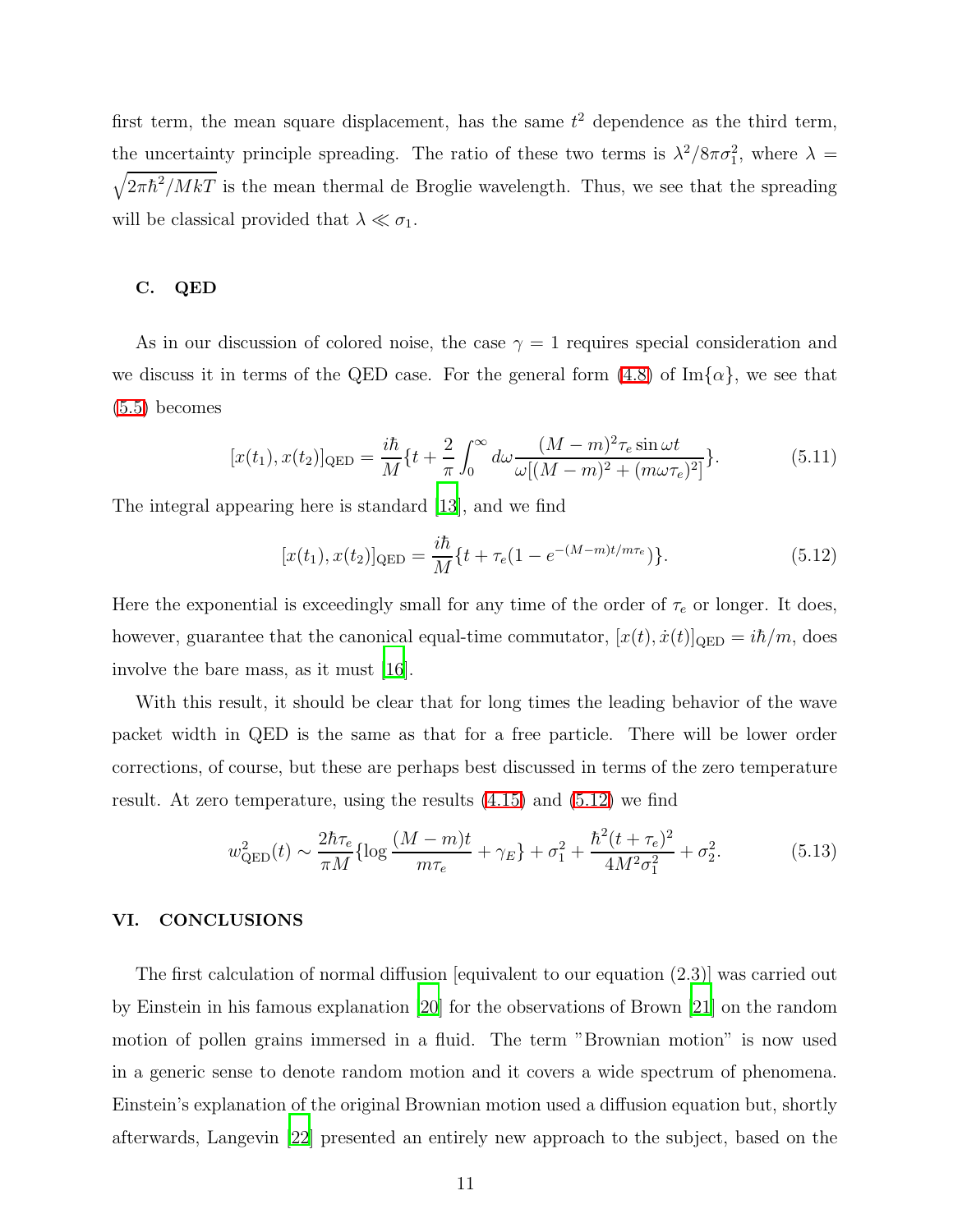introduction of a stochastic differential equation, which in the words of Chandrasekhar [\[23\]](#page-13-18), constitutes the "modern" approach to this and other such problems. Langevin's analysis was confined to the classical long-time motion of a free particle at high temperature in an Ohmic heat bath (based on Stokes analysis of viscous drag).

Here, we use a generalized Langevin equation which incorporates quantum and non-Markovian (memory) effects, arbitrary times, arbitrary temperature and a very general heat bath. This leads to a fluctuation-dissipation theorem which enables us to calculate anomalous (in a sense that it goes beyond the Einstein-Langevin case) diffusion for a wide variety of parameters which, in turn, will facilitate analysis of a variety of physical phenomena. In particular, we applied our results to wave-packet spreading. We consider the use of the quantum Langevin equation and the fluctuation-dissipation theorem to be simpler and more physically appealing than approaches based on path-integral techniques [\[9,](#page-13-4) [24](#page-13-19)]. In addition, our description of the motion of a quantum particle in a linear passive heat bath is characterized by  $Re[\tilde{\mu}(z)]$ , the Fourier transform (spectral distribution) of the memory function appearing in the quantum Langevin equation. As a consequence of the second law of thermodynamics,  $\tilde{\mu}(z)$  must be a positive real function [\[12\]](#page-13-7), that is  $\tilde{\mu}(z)$  must be analytic with positive real part everywhere in the upper half plane and, in addition, its boundary value on the real axis, which in general may be a distribution, must satisfy the reality condition, given by (1.5). As a consequence, this limits the forms of  $\tilde{\mu}(z)$ , as exemplified in (3.1), which in turn limits the forms of anomalous diffusion. Finally, we discussed in detail the special case of an electron interacting with the radiation field.

### Acknowledgments

We wish to thank the School of Theoretical Physics, Dublin Institute for Advanced Studies, for their hospitality.

- <span id="page-12-0"></span>[1] J. Klafter and I.M. Sokolov, Phys. World Aug. 2005, p.29.
- <span id="page-12-1"></span>[2] M.F. de Andrade et al., Phys. Lett. A 347, 160 (2005).
- <span id="page-12-2"></span>[3] E. Lutz, Phys. Rev. E 64, 051106 (2001).
- <span id="page-12-3"></span>[4] C. Tsallis and D.J. Bukman, Phys. Rev. E **54**, R2197 (1996).